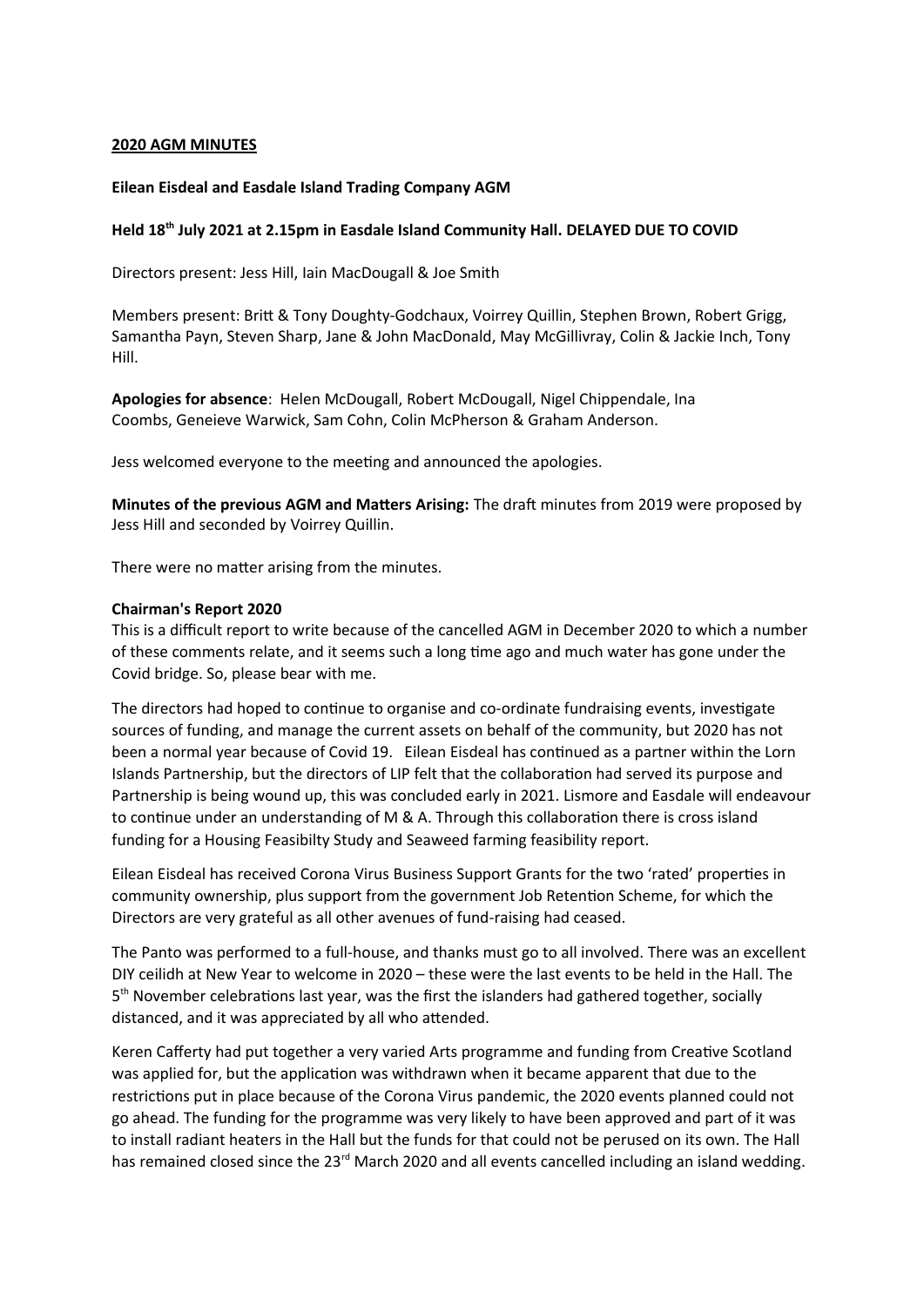The decision was made not to open the Museum for the 2020 season because of the implications of making it Covid compliant for staff and visitors. Plus in all likelihood the visitor numbers were going to be severely reduced, because of the pandemic, but also as a consequence, the restrictons on the ferry service, which were entirely understandable. Thanks must go to Lynn and May for keeping a watchful eye on the museum and its contents.

Harbour management did not involve any challenges this year. We are very grateful to Tony Hill and the ferrymen who help keep a watchful eye over the boats and pontoons in the harbour. There were very few yachts using the community visitor mooring because of the pandemic. There have been some new boats on the community pontoon this year, as well as returning ones, and some decided not to launch their boats at all. The ongoing erosion of the Bull is a concern, and we are grateful to Argyll and Bute Council for the contnued dredging of the harbour channel and repair of the gabion baskets this year.

The World Stone Skimming Championships were another causality of Covid 19. The purchase of the quarry had been delayed by complaints received by the Scottish Land Fund in August 2018 and again in January 2019 following changes to the membership criteria, at the AGM.

Eilean Eisdeal held an EGM in February 2020 and the format of the M&A concerning membership criteria, when the original quarry funding applicaton was made, was voted on, passed by members and reverted too. This change has made it possible for the Scottish Land Fund to allow the funding to go forward, and the purchase of the Stone Skimming quarry pursued and completed in July 2020.

 here were a number of occasions where Sam and Dave's musical renditons brought many out around the square and thanks must go to them for bringing us all together.

 here are numerous examples of community kindnesses which came to the fore over the lockdown and we should be proud of these achievements how-ever small.

The directors are grateful for the positive and encouraging support that they have received. They would like to extend their thanks to members, the sub-commitees and the many volunteers who have assisted throughout this difficult time.

That concludes the report to December 2020

### **Treasurer's Report 2020.**

I apologise but accounts are an anathema to me and I leave it to the professionals to advise, but I will try and answer any questions.

We are solvent as a company.

Fortunately, we are in a very healthy fnancial positon, due to the generous Government grants made available to support so many businesses, in spite of the pandemic curtailing so many of our fundraising events.

**JMCD** - asked what the current balance was.

- JH £31,337.00 balance was such because of the supportive Government grants.
- **SP** asked if there was any likelihood of these grants needing to be re-paid
- **JH**  not as far as I'm aware.
- **JI**  Asked about previous bad debts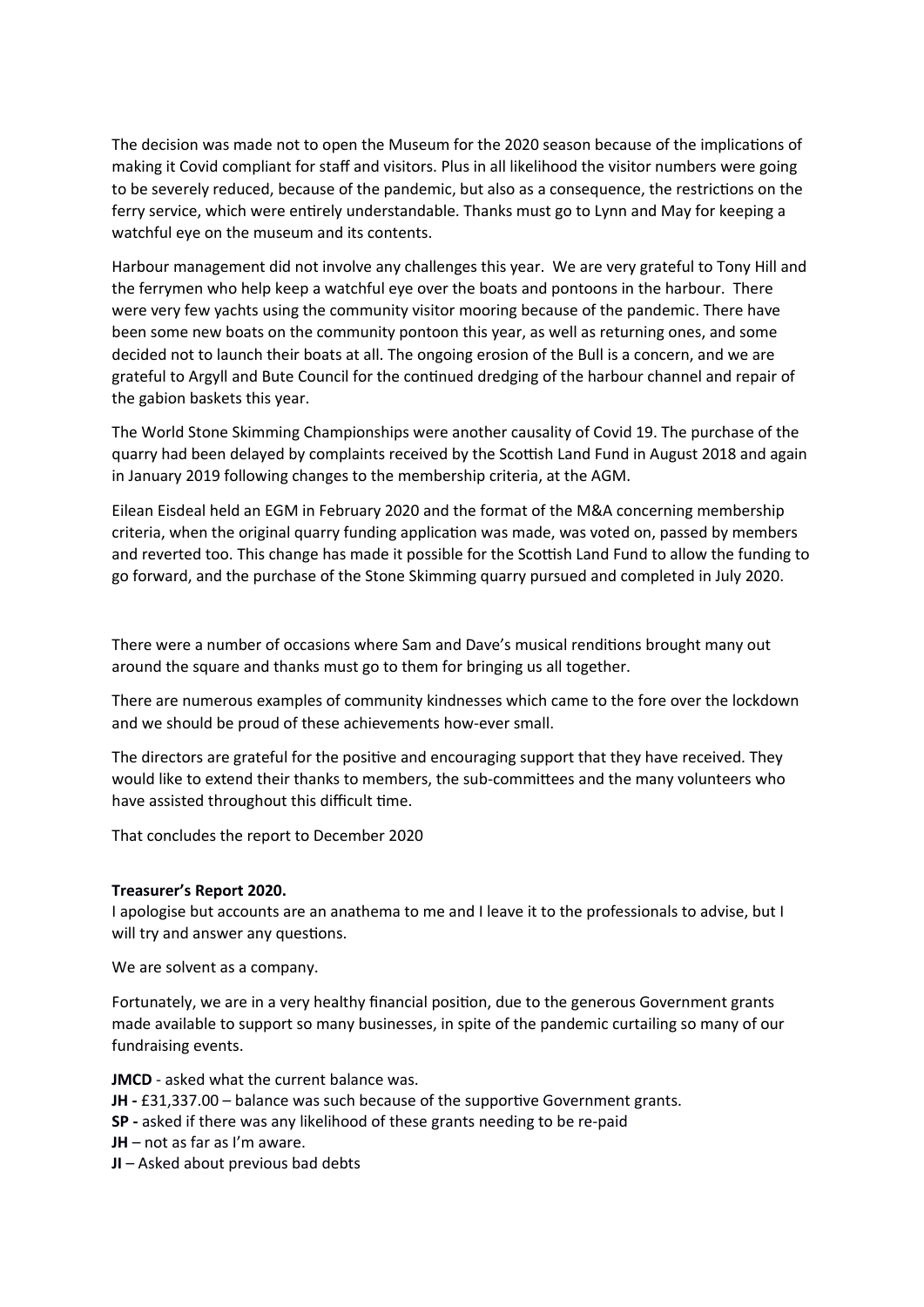**JH** – These were from passed boat owners not current ones. Harbour income as of end Dec was £6477 down from 2䋮019 as a number of owners had not launched their boats due to Covid restrictions.

**TH –** some of the harbour pontoon chains may need replacing next year once % wear assessed – to make people aware and a work party will be needed.

# **Appoint Accountant**:

The members agreed to re-appoint Simmers & Co. Simmers will be asked if the draft accounts could be with directors two weeks prior to the AGM.

# **Director nominations:**

No director had been submited by the deadline date.

Current directors are Joe Lynn Jess and Iain.

**SP** – said she didn't get the AGM notification

**TDG** – asked about nominations

**IMcD –** explained the process, and that directors can be nominated at any point not just at the AGM. As per the M&A it is a maximum of 7 directors and if nominatons exceed that then a vote is required.

**TDG –** asked the number of directors at present

**IMcD – 4 Jess Joe Lynn and myself so more nominations would be encouraged.** 

**SP –** said she would put herself forward for nominaton and this was gratefully received

**Any other business: JH** had a few additons to add to make the community aware of things current.

It is with regret that Alan MacFadyen stepped down as a director in April this year, his contributon is sorely missed and we extend our thanks to him for all he has done. I would like to thank the current directors Iain, Joe and Lynn for their support and we would welcome anyone who would consider becoming a director.

The Stone Skimming committee made the decision earlier this year that the 2021 Championships should be cancelled. Due to uncertainty of how things were going to unfold with CV19.

It is with great sadness that I have to report that Mellon has decided to step down from the Stoneskimming committee with immediate effect. It leaves such a huge whole. But we have to thank him for the enormous contribution he has made in making the event what it has become, and the not insignifcant funds raised for Eilean Eisdeal in the process.

Mike and Keren have move to Scammerdale now and so Keren has relinquished responsibility for the Arts Programme – but is willing to support a successor. She has also resigned from the WSS commitee. I would like to express thanks to Keren for all her hard work on both the Arts Programme and the WSS commitee. Mike too contributed a lot of tme and energy to the Arts programme doing the 'sound tech' for the all events. We wish them both well.

 here have been a number of changes on the island over this year – lots of new faces – and they are all very welcome. It may be that now is the time for Eilean Eisdeal to re-examine its role and focus in the light of this.

**BTG** – asked if the Hall could be used again.

**JH –** yes, as per previous arrangements - key with the ferrymen, and now self-sanitsing afer use.